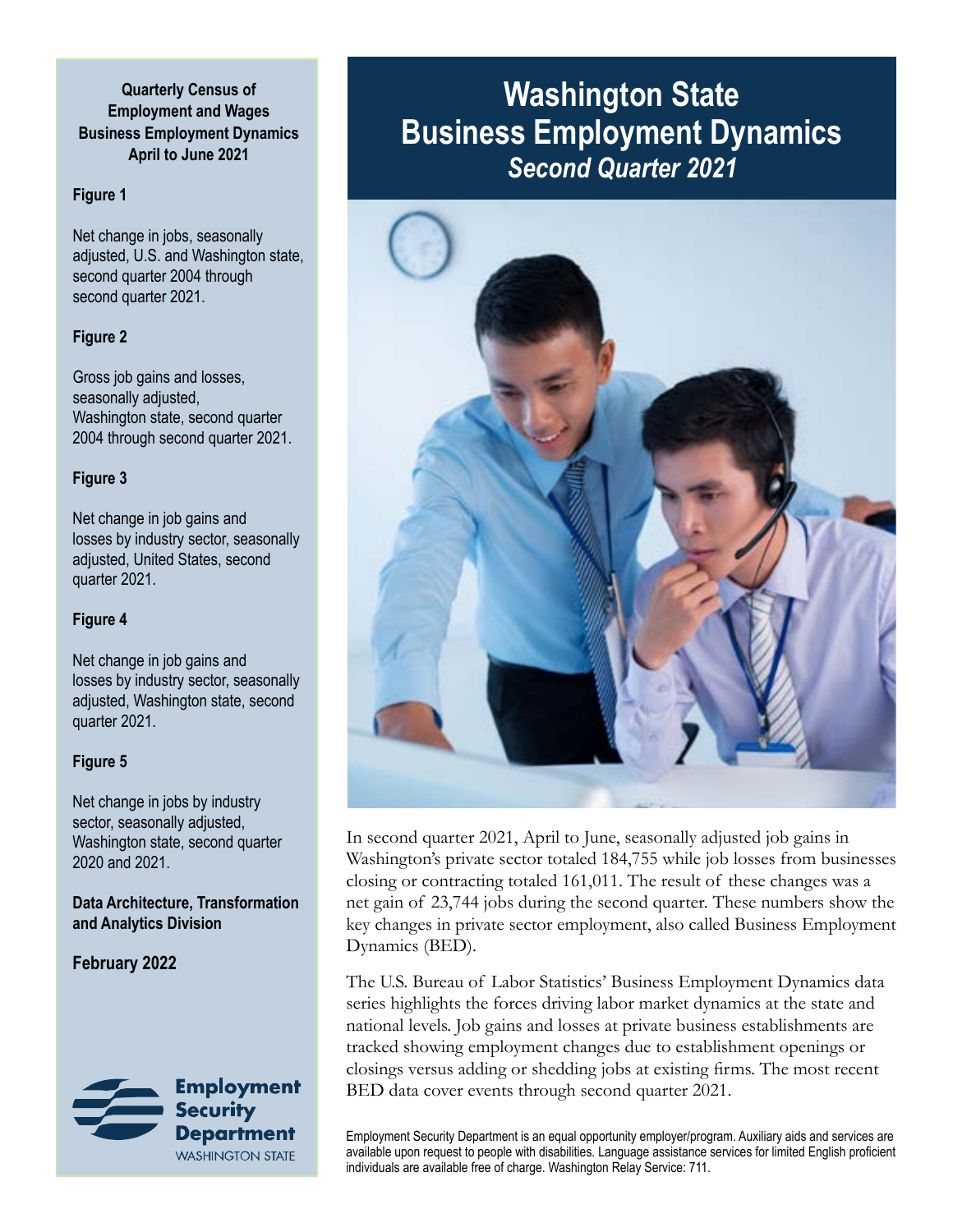## **Net job gains continue for the state and nation in second quarter 2021**

Nationally, job gains exceeded job losses in 39 states for a net private sector employment gain of 893,000. The number of jobs gained during the second quarter were less than the 1,685,000 jobs gained during the previous quarter, and less than the 2,064,000 jobs gained over fourth quarter 2020. Added together, the number of jobs gained in third quarter 2020 through second quarter 2021 have recovered roughly 59 percent of the jobs lost during second quarter 2020. Washington state gained 23,744 jobs in second quarter 2021. The increase for Washington continues to help offset the sharp downturn from second quarter 2020 when the state lost 346,712 jobs.

*Figure 1* depicts the changing business employment dynamic and compares Washington state to national trends. On a national and state basis, net job gains and losses are sensitive to the business cycle. During the 2007 recession, net job losses increased before bottoming out in first quarter 2009. Net job growth resumed in second quarter 2010 and carried through until the next recession, resulting from efforts to reduce the effects of the pandemic. Job growth had begun to pick up in third quarter 2020 for the state and nation, helping to confirm the end of the COVID-19 recession in April.

#### **Figure 1.** Net change in jobs, seasonally adjusted

United States and Washington state, second quarter 2004 through second quarter 2021 Source: U.S. Bureau of Labor Statistics, Business Employment Dynamics data series



#### **Note:** Shaded areas are U.S. recession periods.

At the national level, gross job gains were 8.1 million at opening and expanding establishments. Closing and contracting establishments lost 7.2 million jobs. Gross job losses were 5.9 percent of private sector employment. Opening establishments provided 1.5 million jobs. Washington state gained 184,755 jobs from new and expanding private businesses and lost 161,011 jobs from businesses closing or contracting for a net gain of 23,744 jobs in second quarter 2021. This compares to a net gain of 66,772 jobs in first quarter 2021 and a net loss of 346,712 jobs in second quarter 2020.

#### **More labor market information is available at:** *[www.esd.wa.gov/labormarketinfo](http://www.esd.wa.gov/labormarketinfo)*

**For more on the Business Employment Dynamics data series, visit:** *[www.bls.gov/bdm](http://www.bls.gov/bdm)*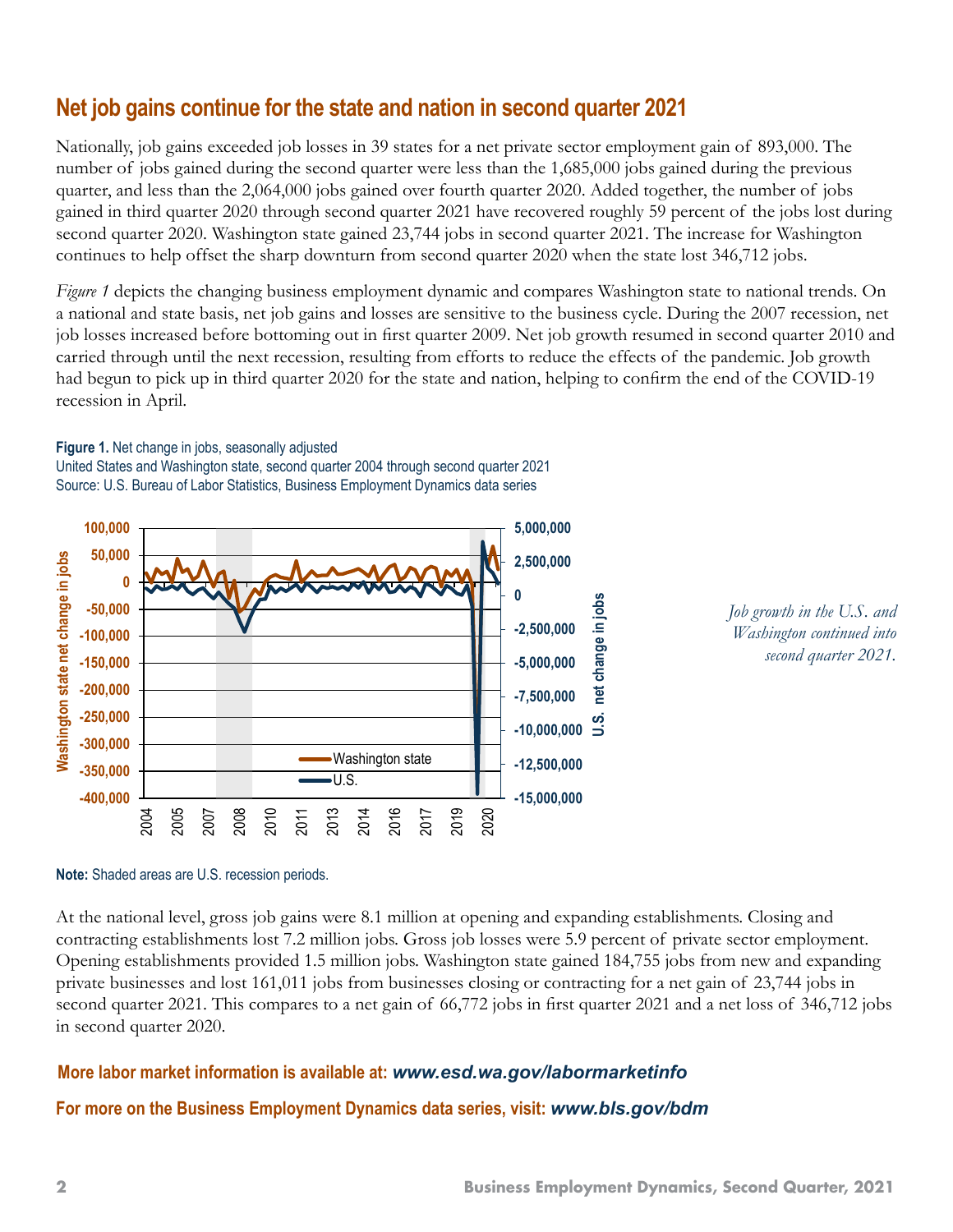*Figure 2* shows the quarterly pattern of gross job gains and losses in Washington state.

Washington state, second quarter 2004 through second quarter 2021 Source: U.S. Bureau of Labor Statistics, Business Employment Dynamics data series 500,000 lumber of gross job gains and losses **Number of gross job gains and losses**  450,000 400,000 350,000

**Figure 2.** Gross job gains and losses, seasonally adjusted



**Note:** Shaded areas are U.S. recession periods

2005

2007

2008

2010

2011

2013

2004

100,000

150,000

200,000

250,000

300,000

### **Nationally, net job gains and losses were mixed across major industries**

2014

2016

Job gains **In Algebra** Job losses

2017

2019

2020

The data in *Figure 3* illustrate the net change in industry employment for the U.S. Total private sector employment rose by 893,000 in second quarter 2021. Service-providing industries had a seasonally adjusted net gain of 948,000 jobs and goods-producing industries posted a net loss of 55,000 jobs. In second quarter 2021, seven industry sectors reported job gains compared with none reporting gains during second quarter 2020.



*Leisure and hospitality reported the most net gains while transportation and warehousing reported the highest net losses in second quarter 2021.*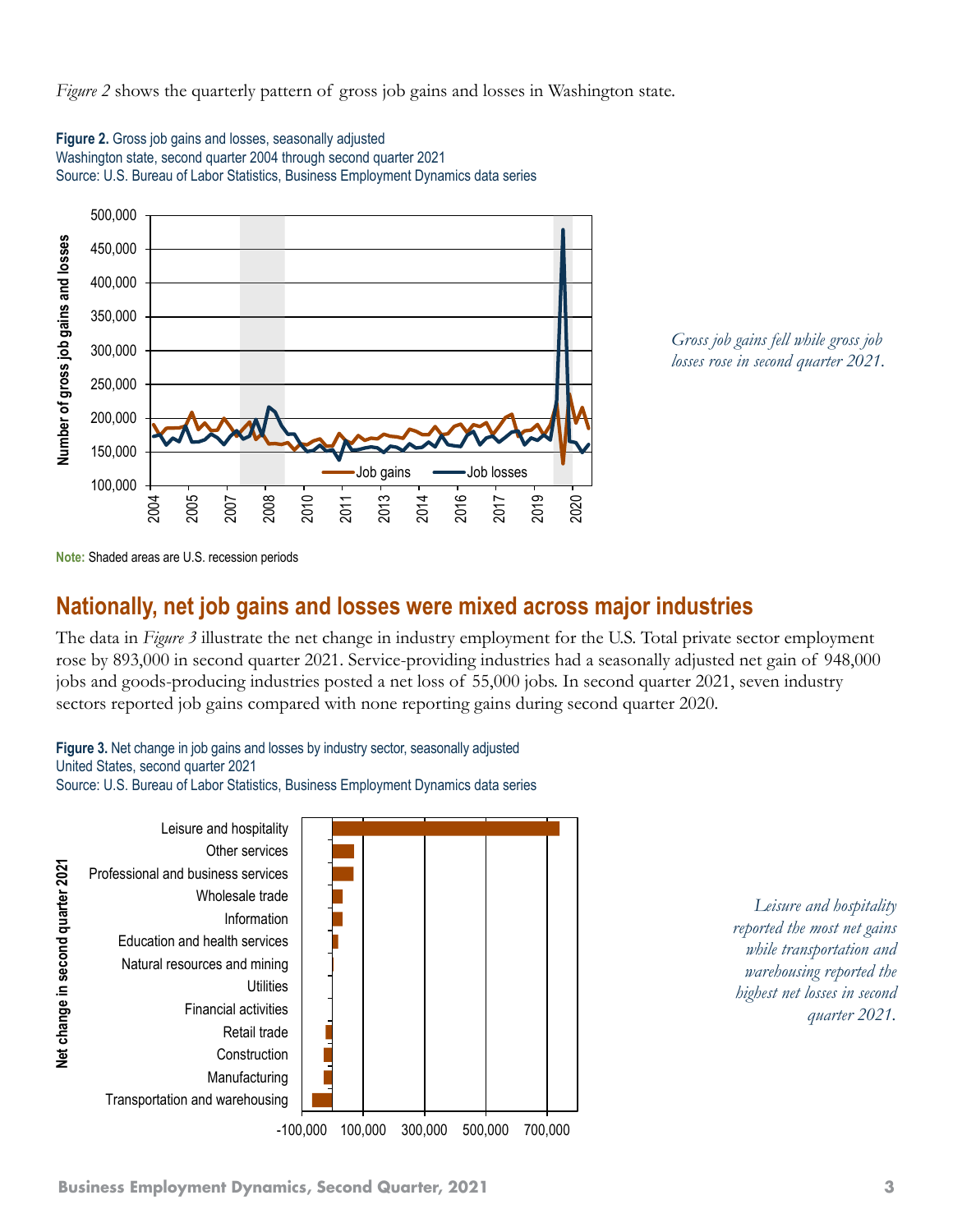# **Washington state industry employment**

*Figure 4* shows net employment changes in Washington state industry sectors. Total private sector employment had a net increase of 23,744. Seven industry sectors reported net job gains in second quarter 2021 and four industry sectors showed job losses. The top three industry sectors showing job gains were leisure and hospitality with a gain of 20,509, followed by professional and business services (4,795) and information (2,576). The industry that experienced the most job losses was transportation and warehousing (2,848).

### **Figure 4.** Net change in job gains and losses by industry sector, seasonally adjusted Washington state, second quarter 2021

Source: U.S. Bureau of Labor Statistics, Business Employment Dynamics data series



**Net change in second quarter 2021**

Net change in second quarter 2021





Comparing second quarter 2021 to second quarter 2020 in Washington state (*Figure 5*):

- All eleven private industry sectors had higher net gains in second quarter 2021 compared with second quarter 2020.
- Leisure and hospitality had the largest net improvement from year to year with a gain of 20,509 jobs in second quarter 2021 compared with a loss of 140,719 in second quarter 2020.
- Information had the lowest net gain from year to year with a gain of 2,576 jobs in second quarter 2021 compared with a loss of 1,608 in second quarter 2020.

**Figure 5**. Net change in jobs by industry sector, seasonally adjusted Washington state, second quarter 2020 and 2021 Source: U.S. Bureau of Labor Statistics, Business Employment Dynamics data series



*Washington had more net gains in jobs in all major industries in second quarter 2021 compared with second quarter 2020.* 

**Note:** data for natural resources, mining and utilities are not disclosed in order to maintain employer confidentiality.